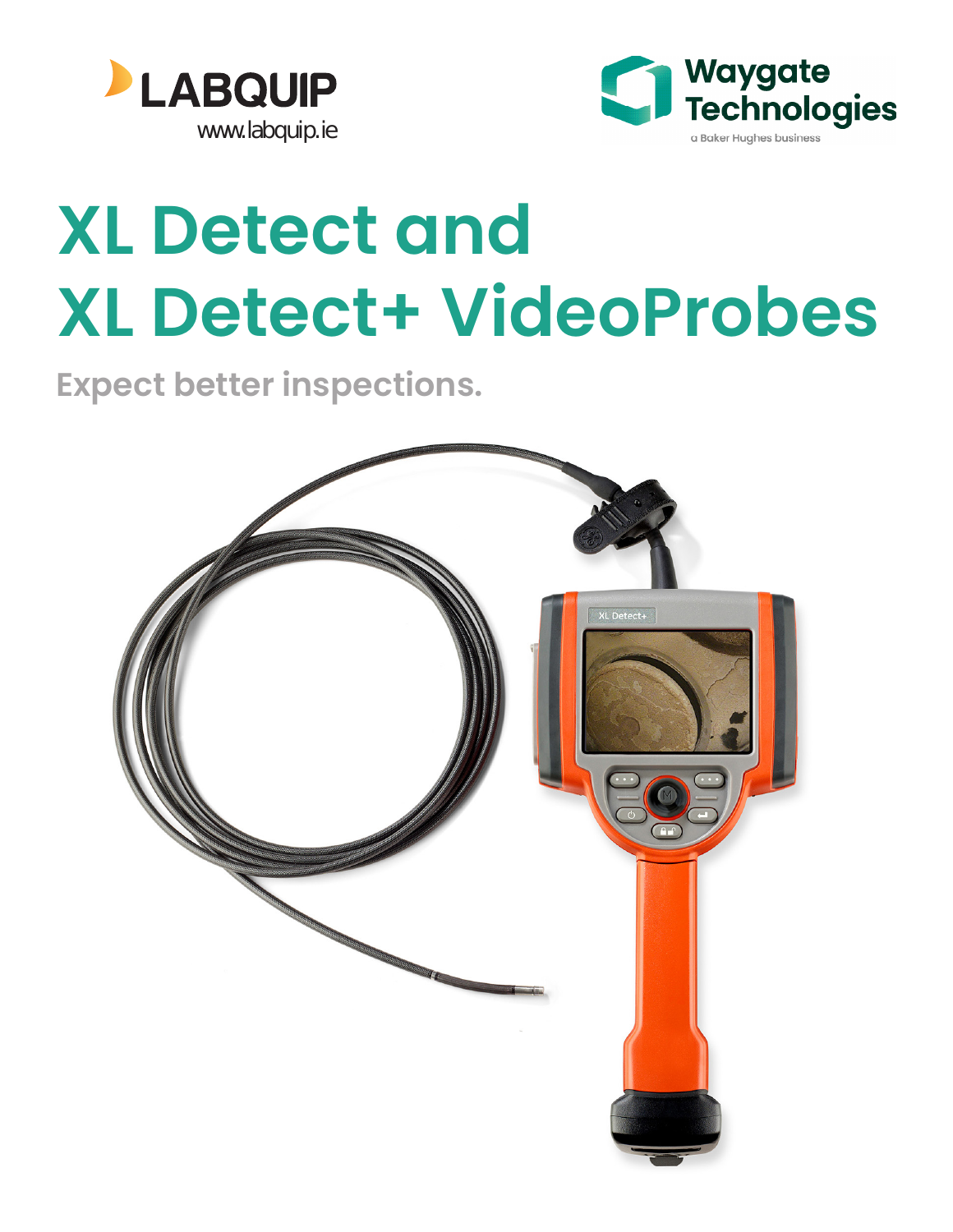**With the XL Detect and XL Detect+ VideoProbes, it's all in the details. Improve accuracy and speed up workflow with crisp image quality, plus an upgraded 5" LCD screen on the XL Detect+. Lower your maintenance costs with rugged durability. And get expert support from Baker Hughes anywhere, anytime. All in a lightweight, portable, and easy-to-use device. The high-end capabilities you need—without the high price.** 

#### **Be confident in your results.**

Complete fast, precise inspections with superior image quality, plus a 5" LCD screen and 3X brighter display on the XL Detect+.

#### **Cut down on costs.**

Lower your maintenance spending with durability you can trust, even in the harshest inspection environments.

#### **Stay flexible.**

At just 4.3 lbs., the device is lightweight and portable, featuring a rugged carrying case with integrated insertion tube storage reel.

#### **Learn quickly.**

The intuitive interface includes Menu Directed Inspection (MDI) 1.1, an application to guide users through inspections and organize results for simpler reporting

#### **Experience true peace of mind.**

Get readily available assistance from Baker Hughes experts, wherever you are.

#### **Now with a 5" LCD screen for clear-cut inspections.**

The new XL Detect+ display is 85% larger, with crystal clear image quality unmatched in the industry. That means a simpler interface, less eyestrain on long inspections, and more accurate images right on your device. Because when you can see clearly, you improve POD, speed up your workflow, and deliver results with confidence.

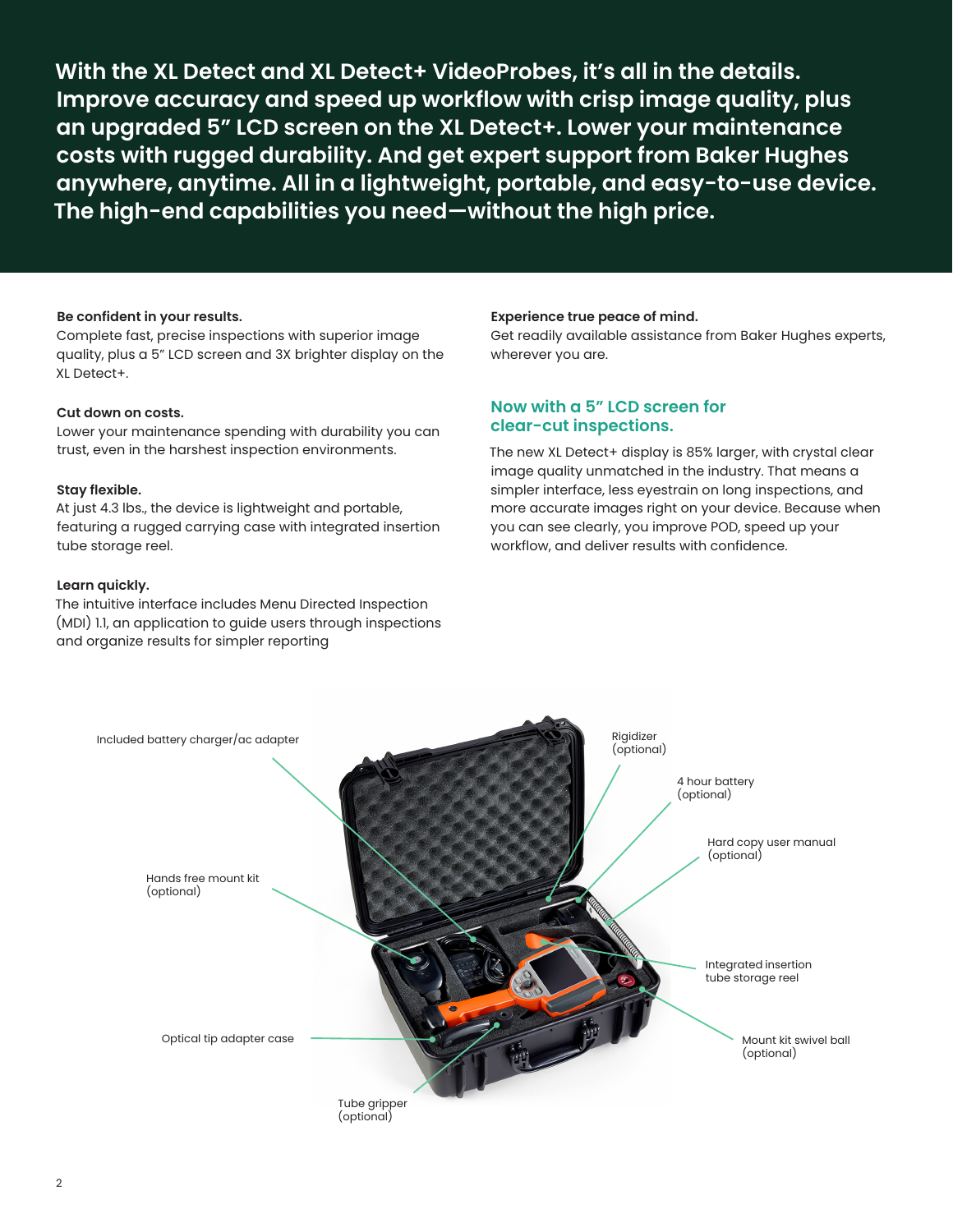# **Technical specifications**

# **Operating environment**

| Tip operating temp:       | $-25^{\circ}$ C to 100 $^{\circ}$ C ( $-13^{\circ}$ F to 212 $^{\circ}$ F) Reduced<br>articulation below 0°C (32°F) |  |  |  |  |
|---------------------------|---------------------------------------------------------------------------------------------------------------------|--|--|--|--|
| System operating temp:    | -20°C to 46°C (-4°F to 115°F) LCD requires<br>warm-up period below 0°C (32°F)                                       |  |  |  |  |
| Storage temperature:      | $-25^{\circ}$ C to 60 $^{\circ}$ C ( $-13^{\circ}$ F to 140 $^{\circ}$ F)                                           |  |  |  |  |
| <b>Relative humidity:</b> | 95% max, non-condensing                                                                                             |  |  |  |  |
| Waterproof:               | Insertion tube and tip to 14.7 psi (1 bar, 10.2)<br>m of H2 O, 33.5 ft of H2 O)                                     |  |  |  |  |
| <b>Fnvironmental:</b>     | XL Detect: Tested to IP55<br>XI Detect+: Tested to IP65                                                             |  |  |  |  |

# **System**

| Case dimensions:            | 48.8 x 38.6 x 18.5 cm (19.2 x 15.2 x 17.3 in)                                                                                  |
|-----------------------------|--------------------------------------------------------------------------------------------------------------------------------|
| System weight:              | In case:<br>XL Detect: 6.50 kg (14.30 lb)<br>XL Detect+: 6.74 kg (14.87 lb)                                                    |
|                             | Without case:<br>XL Detect: 1.73 kg (3.80 lb)<br>XL Detect+: 1.98 kg (4.37 lb)                                                 |
| Power (Lithium Ion battery) | 8.4 V, 38 Wh (2 hour) 8.4 V, 75 Wh (4 hour)                                                                                    |
| Power supply:               | AC input: 100-240 VAC, 50-60 Hz, 1.5 A Max<br>DC output: 9.5 V, 6.0 A                                                          |
| Construction:               | Polycarbonate housings with integrated<br>Versalon <sup>™</sup> (JP) bumpers                                                   |
| <b>Dimensions:</b>          | $9.53 \times 13.34 \times 34.29$ cm (3.75 x 5.25 x 13.50 in)                                                                   |
| LCD monitor:                | XL Detect: Integrated transflective 9.40 cm<br>(3.70 in) active matrix VGA color LCD with<br>XpertBright, 640 x 480 resolution |
|                             | XL Detect+: Integrated 12.7 cm (5.0) active<br>matrix                                                                          |
|                             | VGA color LCD, transmissive display.                                                                                           |
| Joystick control:           | 360 All-Way Tip articulation, menu access<br>and navigation                                                                    |
| <b>Button set:</b>          | Access user functions, measurement and<br>digital functions                                                                    |
| Audio:                      | Integrated 2.5 mm headset/microphone<br>jack                                                                                   |
| Internal memory:            | XL Detect: 1 GB Flash memory                                                                                                   |
|                             | XL Detect+: 4 GB Flash memory                                                                                                  |
| Data I/O ports:             | One USB® 2.0 port                                                                                                              |
| Video port:                 | VGA Video Out                                                                                                                  |
| <b>Brightness control:</b>  | Auto and variable                                                                                                              |
| Illumination type:          | White LED                                                                                                                      |
| Long exposure:              | Via auto and manual mode                                                                                                       |
| White balance:              | Factory default or user defined                                                                                                |

# **Standards compliance and classifications**

| MIL-STD-810G                | Tested to United States Department of<br>Defense Environment Tests Sections 506.5.<br>507.5, 509.5, 510.5, 511.5, 514.6, 516.6, 521.3 |
|-----------------------------|---------------------------------------------------------------------------------------------------------------------------------------|
| MIL-STD-461F                | XI Detect: Tested to United States<br>Department of Defense Electromagnetic<br>Interference RS103 - ABOVE DECK                        |
| <b>Standards Compliance</b> | Group 1, Class A: EN61326-1 UL,<br>IEC. EN CSA-C22.2:61010-1<br>UN/DOT TI-T8                                                          |
| <b>IP Rating</b>            | XL Detect: Tested to IP55<br>XL Detect+: Tested to IP65                                                                               |

#### **Camera**

**4.0 mm (0.157 in) diameter probes** 

| Image sensor:                                           | 1/10 inch Color SUPER HAD CCD camera |  |  |  |
|---------------------------------------------------------|--------------------------------------|--|--|--|
| Pixel count:                                            | 290,000 pixels                       |  |  |  |
| Housing:                                                | Titanium                             |  |  |  |
| 6.1 mm (0.242 in) and 8.4 mm (0.331 in) Diameter Probes |                                      |  |  |  |
| Image sensor:                                           | 1/6 inch Color SUPER HAD™ CCD camera |  |  |  |
| Pixel count:                                            | 440,000 pixels                       |  |  |  |
| Housing:                                                | Titanium                             |  |  |  |
|                                                         |                                      |  |  |  |

# **Software**

| <b>Operating system:</b>     | Real-time multi-tasking operating system                                                                                                                                |
|------------------------------|-------------------------------------------------------------------------------------------------------------------------------------------------------------------------|
| User interface:              | Simple drop-down menu-driven operation<br>Menu navigation using articulation joystick                                                                                   |
| File manager:                | Embedded file manager software<br>supporting: File & Folder creation, naming,<br>deleting Store to internal Flash $(C:\)$ or USB<br>ThumbDrive Copy between USB and C:\ |
| MDI software (optional):     | Provides user defined guided inspection<br>Creates DICONDE compatible inspection<br>files Creates MS Word® compatible<br>inspection reports                             |
| Audio data:                  | PC compatible (.AAC) file format                                                                                                                                        |
| Image control:               | Invert, Zoom (5X digital) Image Capture<br>and Recall                                                                                                                   |
| Digital zoom:                | Continuous (5.0X)                                                                                                                                                       |
| Image formats:               | Bitmap (.BMP), JPEG (.JPG)                                                                                                                                              |
| Video format:                | MPEG <sub>4</sub>                                                                                                                                                       |
| <b>Text annotation:</b>      | Built-in full screen text overlay generator<br>Supports international language character<br>sets 100 text line capacity                                                 |
| <b>Graphic annotation:</b>   | User placement of arrows                                                                                                                                                |
| <b>Articulation control:</b> | "Steer & Stay" articulation lock/fine<br>articulation Tip "Home" return to neutral<br>forward-tip orientation                                                           |
| <b>Software updates:</b>     | Field updateable via USB ThumbDrive                                                                                                                                     |
| Languages:                   | English, Spanish, French, German, Italian,<br>Russian, Japanese, Korean, Portuguese,<br>Chinese, Polish                                                                 |